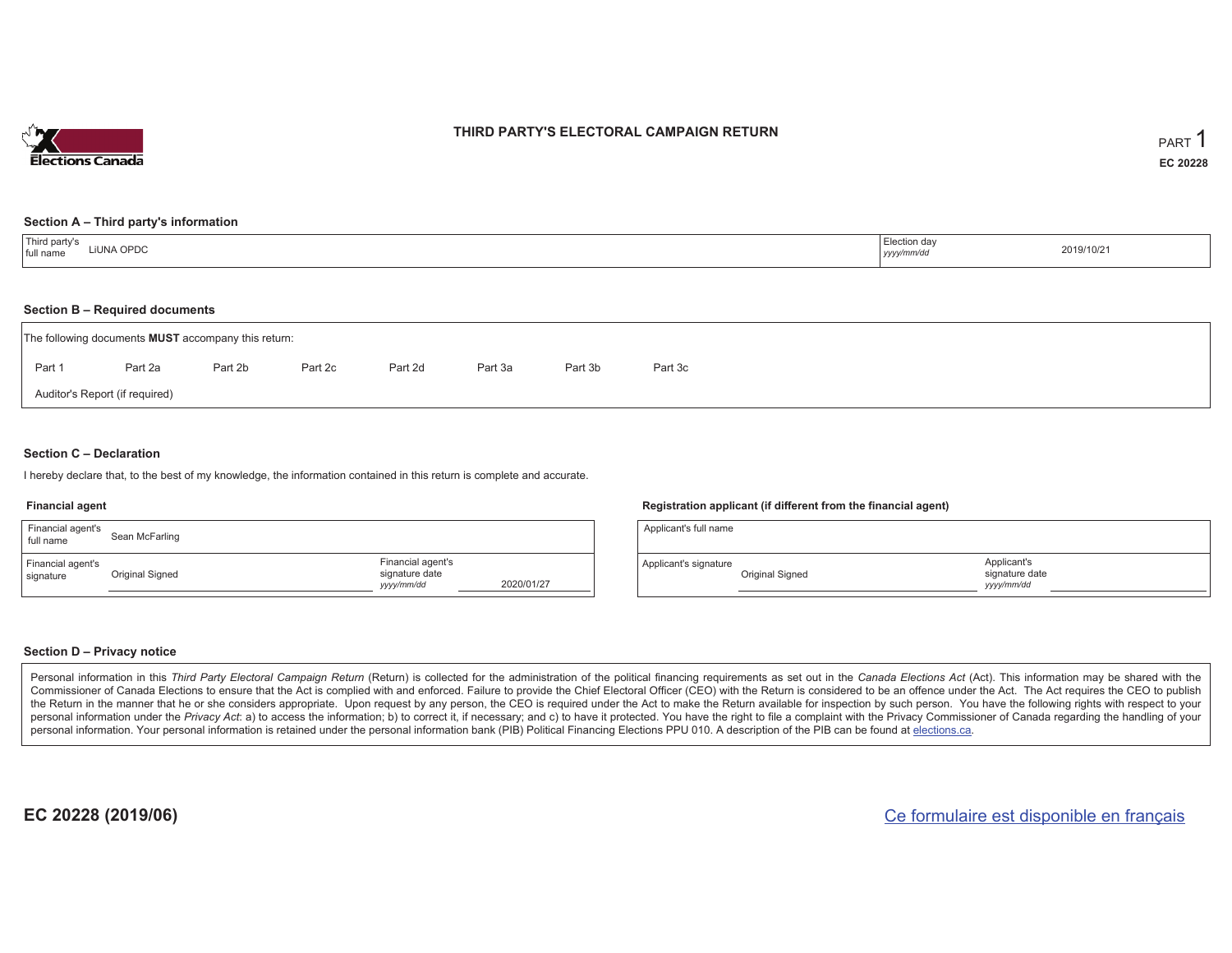

### **THIRD PARTY'S ELECTORAL CAMPAIGN RETURN HIRD PARTY'S ELECTORAL CAMPAIGN RETURN<br>Statement of monetary contributions received PART 2a**

**EC 20228**

| No.                                                                                 | Full name | <b>Street</b><br>no.                             | <b>Street</b> | Apt. | City | Prov./<br>Terr. | Postal<br>code | Date<br>received<br>yyyy/mm/dd                                                 | Individual | Business /<br>Commercial<br>organization | Government | Trade union | Corporation<br>without share<br>capital | Unincorporated<br>organization or<br>association |
|-------------------------------------------------------------------------------------|-----------|--------------------------------------------------|---------------|------|------|-----------------|----------------|--------------------------------------------------------------------------------|------------|------------------------------------------|------------|-------------|-----------------------------------------|--------------------------------------------------|
|                                                                                     |           |                                                  |               |      |      |                 |                |                                                                                | \$         | $\mathsf{s}$                             | \$         | \$          | \$                                      | \$                                               |
|                                                                                     |           |                                                  |               |      |      |                 |                |                                                                                |            |                                          |            |             |                                         |                                                  |
|                                                                                     |           |                                                  |               |      |      |                 |                |                                                                                |            |                                          |            |             |                                         |                                                  |
|                                                                                     |           |                                                  |               |      |      |                 |                |                                                                                |            |                                          |            |             |                                         |                                                  |
|                                                                                     |           |                                                  |               |      |      |                 |                |                                                                                |            |                                          |            |             |                                         |                                                  |
|                                                                                     |           |                                                  |               |      |      |                 |                |                                                                                |            |                                          |            |             |                                         |                                                  |
|                                                                                     |           |                                                  |               |      |      |                 |                |                                                                                |            |                                          |            |             |                                         |                                                  |
|                                                                                     |           |                                                  |               |      |      |                 |                |                                                                                |            |                                          |            |             |                                         |                                                  |
|                                                                                     |           |                                                  |               |      |      |                 |                |                                                                                |            |                                          |            |             |                                         |                                                  |
|                                                                                     |           |                                                  |               |      |      |                 |                |                                                                                |            |                                          |            |             |                                         |                                                  |
|                                                                                     |           |                                                  |               |      |      |                 |                |                                                                                |            |                                          |            |             |                                         |                                                  |
|                                                                                     |           |                                                  |               |      |      |                 |                |                                                                                |            |                                          |            |             |                                         |                                                  |
|                                                                                     |           |                                                  |               |      |      |                 |                |                                                                                |            |                                          |            |             |                                         |                                                  |
|                                                                                     |           |                                                  |               |      |      |                 |                |                                                                                |            |                                          |            |             |                                         |                                                  |
|                                                                                     |           |                                                  |               |      |      |                 |                |                                                                                |            |                                          |            |             |                                         |                                                  |
|                                                                                     |           |                                                  |               |      |      |                 |                | Totals carried forward from previous page \$                                   |            |                                          |            |             |                                         |                                                  |
|                                                                                     |           |                                                  |               |      |      |                 |                | Total amount of monetary contributions by contributors who gave over \$200 (A) |            |                                          |            |             |                                         |                                                  |
|                                                                                     |           | Number of contributors who gave over \$200       |               |      |      |                 |                |                                                                                |            |                                          |            |             |                                         |                                                  |
| Total amount of monetary contributions by contributors who gave \$200 or less $(B)$ |           |                                                  |               |      |      |                 |                |                                                                                |            |                                          |            |             |                                         |                                                  |
| Number of contributors who gave \$200 or less                                       |           |                                                  |               |      |      |                 |                |                                                                                |            |                                          |            |             |                                         |                                                  |
|                                                                                     |           | Total amount of all monetary contributions (A+B) |               |      |      |                 |                |                                                                                |            |                                          |            |             |                                         |                                                  |
|                                                                                     |           |                                                  |               |      |      |                 |                | Number of contributors who gave monetary contributions                         |            |                                          |            |             |                                         |                                                  |

| Third<br>l party | <b>IUNA OPDC</b> | ∃lection dav<br>yyyy/mm/dd | 2019/10/21 | Page |
|------------------|------------------|----------------------------|------------|------|
|                  |                  |                            |            |      |

*yy d* 2019/10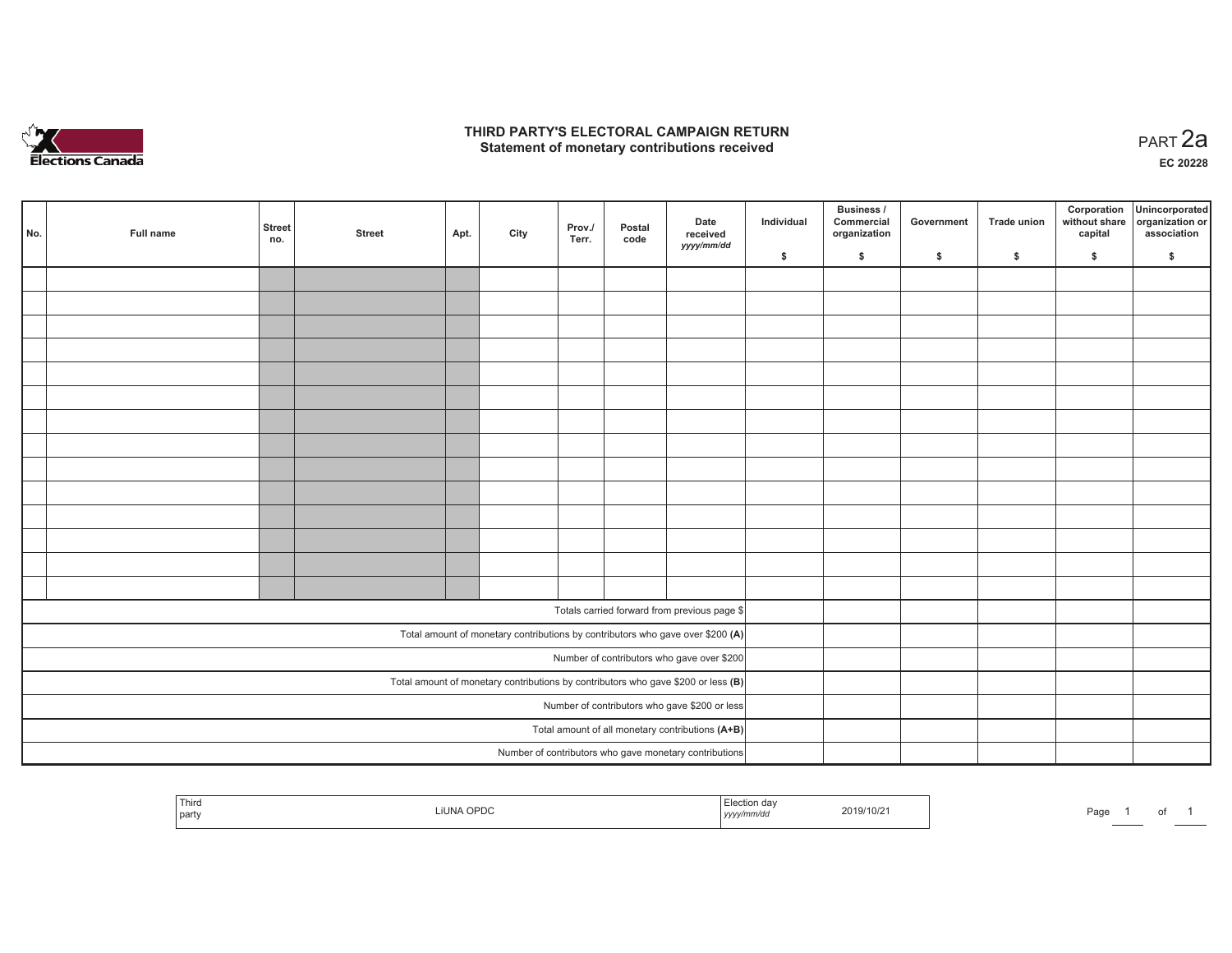

## **THIRD PARTY'S ELECTORAL CAMPAIGN RETURN**  THIRD PARTY'S ELECTORAL CAMPAIGN RETURN<br>Statement of non-monetary contributions received<br> **PART 2b**

|                                                                                         | No.                                        | Full name | <b>Street</b><br>no. | <b>Street</b> | Apt. | City | Prov./<br>Terr. | Postal<br>code | Date<br>received<br>yyyy/mm/dd                                                     | Individual | <b>Business /</b><br>Commercial<br>organization | Government   | Trade union  | Corporation<br>capital | Unincorporated<br>without share organization or<br>association |
|-----------------------------------------------------------------------------------------|--------------------------------------------|-----------|----------------------|---------------|------|------|-----------------|----------------|------------------------------------------------------------------------------------|------------|-------------------------------------------------|--------------|--------------|------------------------|----------------------------------------------------------------|
|                                                                                         |                                            |           |                      |               |      |      |                 |                |                                                                                    | \$         | \$                                              | $\mathsf{s}$ | $\mathbf{s}$ | \$                     | \$                                                             |
|                                                                                         |                                            |           |                      |               |      |      |                 |                |                                                                                    |            |                                                 |              |              |                        |                                                                |
|                                                                                         |                                            |           |                      |               |      |      |                 |                |                                                                                    |            |                                                 |              |              |                        |                                                                |
|                                                                                         |                                            |           |                      |               |      |      |                 |                |                                                                                    |            |                                                 |              |              |                        |                                                                |
|                                                                                         |                                            |           |                      |               |      |      |                 |                |                                                                                    |            |                                                 |              |              |                        |                                                                |
|                                                                                         |                                            |           |                      |               |      |      |                 |                |                                                                                    |            |                                                 |              |              |                        |                                                                |
|                                                                                         |                                            |           |                      |               |      |      |                 |                |                                                                                    |            |                                                 |              |              |                        |                                                                |
|                                                                                         |                                            |           |                      |               |      |      |                 |                |                                                                                    |            |                                                 |              |              |                        |                                                                |
|                                                                                         |                                            |           |                      |               |      |      |                 |                |                                                                                    |            |                                                 |              |              |                        |                                                                |
|                                                                                         |                                            |           |                      |               |      |      |                 |                |                                                                                    |            |                                                 |              |              |                        |                                                                |
|                                                                                         |                                            |           |                      |               |      |      |                 |                |                                                                                    |            |                                                 |              |              |                        |                                                                |
|                                                                                         |                                            |           |                      |               |      |      |                 |                |                                                                                    |            |                                                 |              |              |                        |                                                                |
|                                                                                         |                                            |           |                      |               |      |      |                 |                |                                                                                    |            |                                                 |              |              |                        |                                                                |
|                                                                                         |                                            |           |                      |               |      |      |                 |                |                                                                                    |            |                                                 |              |              |                        |                                                                |
|                                                                                         |                                            |           |                      |               |      |      |                 |                |                                                                                    |            |                                                 |              |              |                        |                                                                |
|                                                                                         |                                            |           |                      |               |      |      |                 |                | Totals carried forward from previous page \$                                       |            |                                                 |              |              |                        |                                                                |
|                                                                                         |                                            |           |                      |               |      |      |                 |                |                                                                                    |            |                                                 |              |              |                        |                                                                |
|                                                                                         |                                            |           |                      |               |      |      |                 |                | Total amount of non-monetary contributions by contributors who gave over \$200 (A) |            |                                                 |              |              |                        |                                                                |
|                                                                                         | Number of contributors who gave over \$200 |           |                      |               |      |      |                 |                |                                                                                    |            |                                                 |              |              |                        |                                                                |
| Total amount of non-monetary contributions by contributors who gave \$200 or less $(B)$ |                                            |           |                      |               |      |      |                 |                |                                                                                    |            |                                                 |              |              |                        |                                                                |
| Number of contributors who gave \$200 or less                                           |                                            |           |                      |               |      |      |                 |                |                                                                                    |            |                                                 |              |              |                        |                                                                |
| Total amount of all non-monetary contributions (A+B)                                    |                                            |           |                      |               |      |      |                 |                |                                                                                    |            |                                                 |              |              |                        |                                                                |
|                                                                                         |                                            |           |                      |               |      |      |                 |                | Number of contributors who gave non-monetary contributions                         |            |                                                 |              |              |                        |                                                                |

|  | Third<br>party | .<br>חסר | ソソソソ | 019/10/2 |  | محات<br>-aut |  |
|--|----------------|----------|------|----------|--|--------------|--|
|--|----------------|----------|------|----------|--|--------------|--|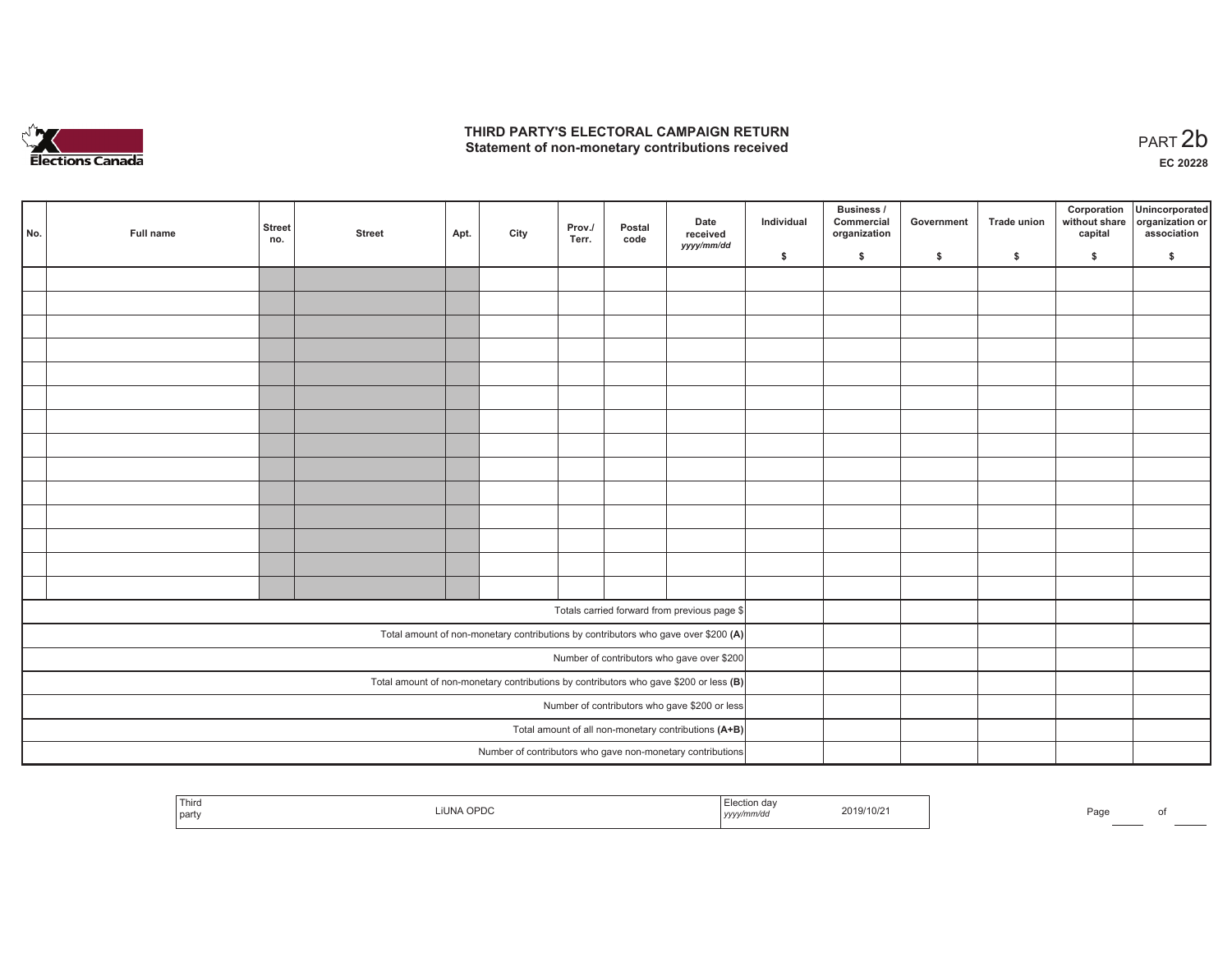

## **THIRD PARTY'S ELECTORAL CAMPAIGN RETURN STATE:** PERSON SELECTORAL CAMPAIGN RETURN<br>
Statement of operating loans received

**EC 20228**

|                                                                 | No. | Full name | <b>Street</b><br>no. | <b>Street</b> | Apt. | City | Prov./<br>Terr. | Postal<br>code | Date<br>received                                             | Individual | Business /<br>Commercial<br>organization | Government | Trade union | Corporation<br>capital | Unincorporated<br>without share organization or<br>association |
|-----------------------------------------------------------------|-----|-----------|----------------------|---------------|------|------|-----------------|----------------|--------------------------------------------------------------|------------|------------------------------------------|------------|-------------|------------------------|----------------------------------------------------------------|
|                                                                 |     |           |                      |               |      |      |                 |                | yyyy/mm/dd                                                   | \$         | \$                                       | \$         | \$          | \$                     | \$                                                             |
|                                                                 |     |           |                      |               |      |      |                 |                |                                                              |            |                                          |            |             |                        |                                                                |
|                                                                 |     |           |                      |               |      |      |                 |                |                                                              |            |                                          |            |             |                        |                                                                |
|                                                                 |     |           |                      |               |      |      |                 |                |                                                              |            |                                          |            |             |                        |                                                                |
|                                                                 |     |           |                      |               |      |      |                 |                |                                                              |            |                                          |            |             |                        |                                                                |
|                                                                 |     |           |                      |               |      |      |                 |                |                                                              |            |                                          |            |             |                        |                                                                |
|                                                                 |     |           |                      |               |      |      |                 |                |                                                              |            |                                          |            |             |                        |                                                                |
|                                                                 |     |           |                      |               |      |      |                 |                |                                                              |            |                                          |            |             |                        |                                                                |
|                                                                 |     |           |                      |               |      |      |                 |                |                                                              |            |                                          |            |             |                        |                                                                |
|                                                                 |     |           |                      |               |      |      |                 |                |                                                              |            |                                          |            |             |                        |                                                                |
|                                                                 |     |           |                      |               |      |      |                 |                |                                                              |            |                                          |            |             |                        |                                                                |
|                                                                 |     |           |                      |               |      |      |                 |                |                                                              |            |                                          |            |             |                        |                                                                |
|                                                                 |     |           |                      |               |      |      |                 |                |                                                              |            |                                          |            |             |                        |                                                                |
|                                                                 |     |           |                      |               |      |      |                 |                |                                                              |            |                                          |            |             |                        |                                                                |
|                                                                 |     |           |                      |               |      |      |                 |                |                                                              |            |                                          |            |             |                        |                                                                |
|                                                                 |     |           |                      |               |      |      |                 |                | Totals carried forward from previous page \$                 |            |                                          |            |             |                        |                                                                |
|                                                                 |     |           |                      |               |      |      |                 |                | Total amount of loans by lenders who provided over \$200 (A) |            |                                          |            |             |                        |                                                                |
| Number of lenders who provided over \$200                       |     |           |                      |               |      |      |                 |                |                                                              |            |                                          |            |             |                        |                                                                |
| Total amount of loans by lenders who provided \$200 or less (B) |     |           |                      |               |      |      |                 |                |                                                              |            |                                          |            |             |                        |                                                                |
| Number of lenders who provided \$200 or less                    |     |           |                      |               |      |      |                 |                |                                                              |            |                                          |            |             |                        |                                                                |
|                                                                 |     |           |                      |               |      |      |                 |                | Total amount of all loans (A+B)                              |            |                                          |            |             |                        |                                                                |
|                                                                 |     |           |                      |               |      |      |                 |                | Number of all lenders who provided loans                     |            |                                          |            |             |                        |                                                                |

| $ -$<br>' Third<br>party | OPDC | Election daγ<br>2019/10/21<br>yyyy/mm/aa | Page |  |
|--------------------------|------|------------------------------------------|------|--|
|--------------------------|------|------------------------------------------|------|--|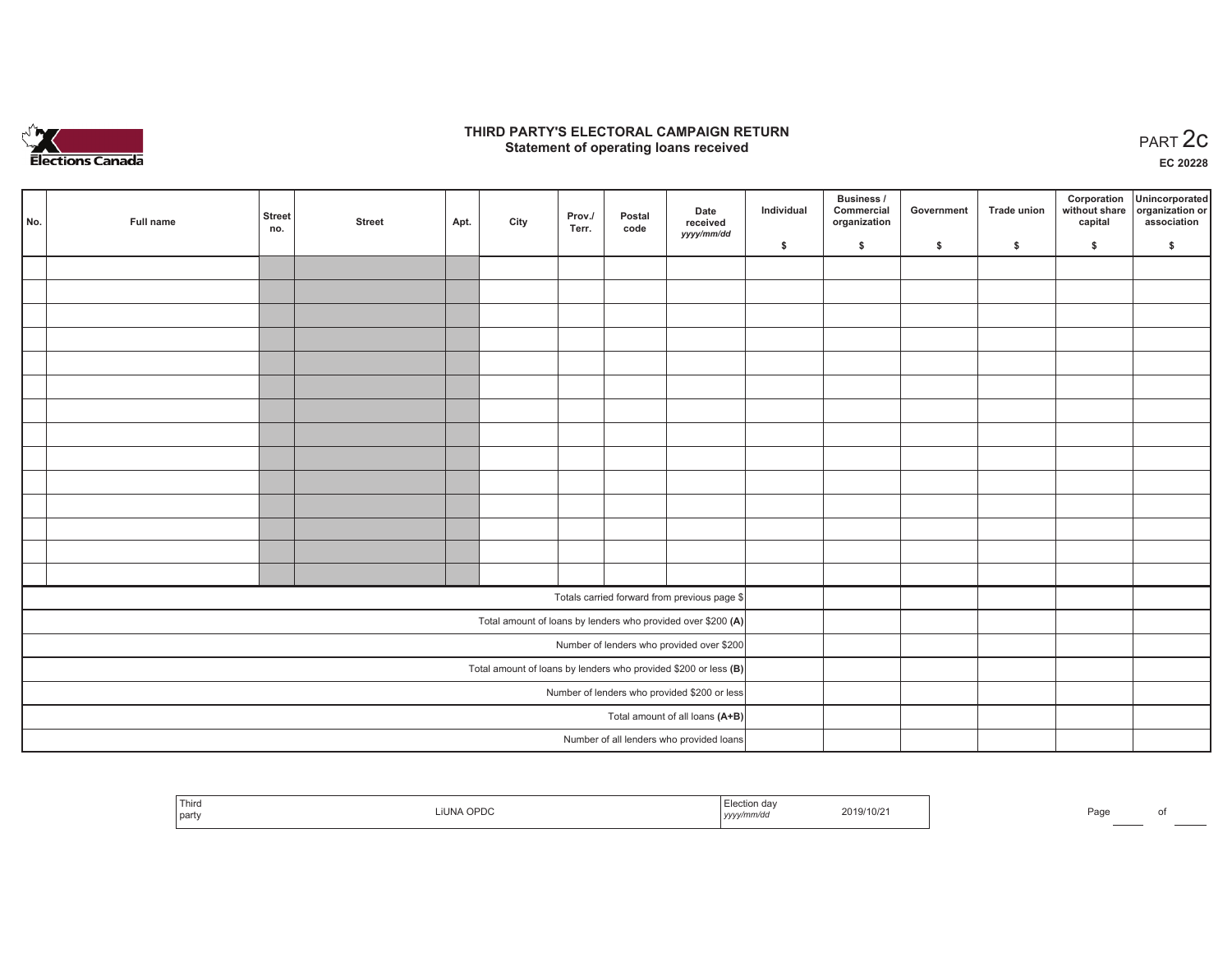

# **THIRD PARTY'S ELECTORAL CAMPAIGN RETURN Summary of inflows** PART 2d

| No.   | Type of contributor / lender                 | <b>Monetary</b><br>contributions<br>(Part 2a) | Non-monetary<br>contributions<br>(Part 2b) | Loans<br>(Part 2c) | <b>Total</b> | Number of<br>contributors and<br>lenders |  |  |  |
|-------|----------------------------------------------|-----------------------------------------------|--------------------------------------------|--------------------|--------------|------------------------------------------|--|--|--|
|       |                                              | \$                                            | \$                                         | \$                 | \$           |                                          |  |  |  |
| 1.    | Individuals                                  |                                               |                                            |                    |              |                                          |  |  |  |
| 2.    | Businesses / Commercial organizations        |                                               |                                            |                    |              |                                          |  |  |  |
| 3.    | Governments                                  |                                               |                                            |                    |              |                                          |  |  |  |
| 4.    | Trade unions                                 |                                               |                                            |                    |              |                                          |  |  |  |
| 5.    | Corporations without share capital           |                                               |                                            |                    |              |                                          |  |  |  |
| 6.    | Unincorporated organizations or associations |                                               |                                            |                    |              |                                          |  |  |  |
| 7.    | Total (items 1 to 6)                         |                                               |                                            |                    |              |                                          |  |  |  |
| Total |                                              |                                               |                                            |                    |              |                                          |  |  |  |
| 8.    | Amount of third party's resources used       |                                               |                                            |                    | 12,863.27    |                                          |  |  |  |
| 9.    | Grand total (items 7 and 8)                  |                                               |                                            |                    | 12,863.27    |                                          |  |  |  |

| `Third<br>part | LIUNA OPDC | Election day<br>yyyy/mm/dd | 2019/10/21 |
|----------------|------------|----------------------------|------------|
|----------------|------------|----------------------------|------------|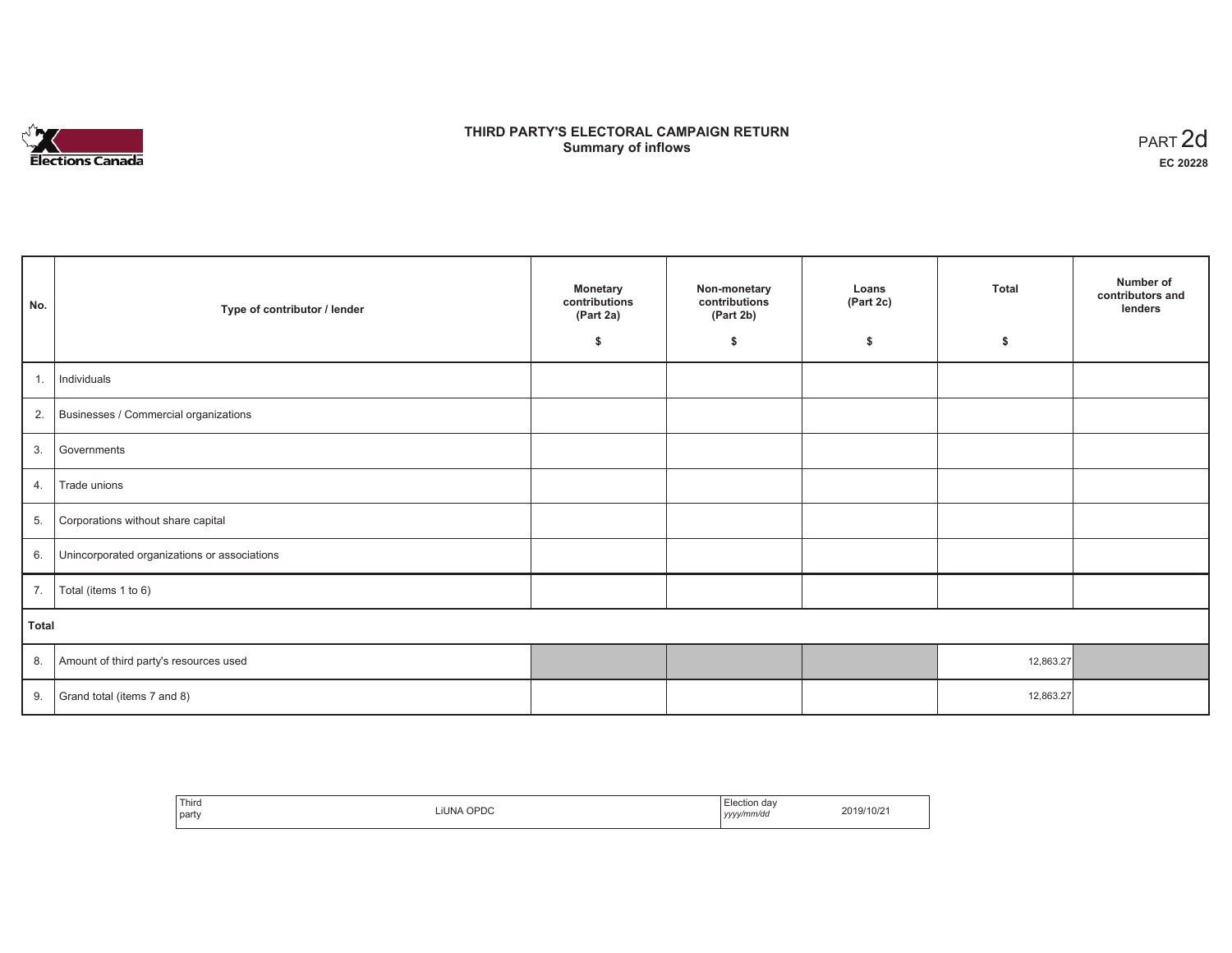

## **THIRD PARTY'S ELECTORAL CAMPAIGN RETURN Statement of expenses incurred for regulated activities that take place during the pre-election period**  *(Only applicable to a fixed-date general election)*

For a list of expense types, expense categories and expense subcategories, refer to Annex II in the Instructions.

| No. | Date<br>incurred<br>yyyy/mm/dd | <b>ED Code</b><br>$\left $ (if applicable) | Supplier | <b>Expense type</b> | Expense<br>category | Expense<br>subcategory | <b>Starting date</b><br>of activity,<br>advertisement<br>or survey<br>yyyy/mm/dd | Ending date<br>of activity,<br>advertisement<br>or survey<br>yyyy/mm/dd | Place of activity or<br>advertisement        | <b>Expense amount</b><br>\$ |
|-----|--------------------------------|--------------------------------------------|----------|---------------------|---------------------|------------------------|----------------------------------------------------------------------------------|-------------------------------------------------------------------------|----------------------------------------------|-----------------------------|
|     |                                |                                            |          |                     |                     |                        |                                                                                  |                                                                         |                                              |                             |
|     |                                |                                            |          |                     |                     |                        |                                                                                  |                                                                         |                                              |                             |
|     |                                |                                            |          |                     |                     |                        |                                                                                  |                                                                         |                                              |                             |
|     |                                |                                            |          |                     |                     |                        |                                                                                  |                                                                         |                                              |                             |
|     |                                |                                            |          |                     |                     |                        |                                                                                  |                                                                         |                                              |                             |
|     |                                |                                            |          |                     |                     |                        |                                                                                  |                                                                         |                                              |                             |
|     |                                |                                            |          |                     |                     |                        |                                                                                  |                                                                         |                                              |                             |
|     |                                |                                            |          |                     |                     |                        |                                                                                  |                                                                         |                                              |                             |
|     |                                |                                            |          |                     |                     |                        |                                                                                  |                                                                         |                                              |                             |
|     |                                |                                            |          |                     |                     |                        |                                                                                  |                                                                         |                                              |                             |
|     |                                |                                            |          |                     |                     |                        |                                                                                  |                                                                         |                                              |                             |
|     |                                |                                            |          |                     |                     |                        |                                                                                  |                                                                         |                                              |                             |
|     |                                |                                            |          |                     |                     |                        |                                                                                  |                                                                         |                                              |                             |
|     |                                |                                            |          |                     |                     |                        |                                                                                  |                                                                         |                                              |                             |
|     |                                |                                            |          |                     |                     |                        |                                                                                  |                                                                         |                                              |                             |
|     |                                |                                            |          |                     |                     |                        |                                                                                  |                                                                         |                                              |                             |
|     |                                |                                            |          |                     |                     |                        |                                                                                  |                                                                         |                                              |                             |
|     |                                |                                            |          |                     |                     |                        |                                                                                  |                                                                         | Totals carried forward from previous page \$ |                             |
|     | Total \$                       |                                            |          |                     |                     |                        |                                                                                  |                                                                         |                                              |                             |

| $-1$<br>Third<br>  party | <b>IUNA OPDO</b> | ı dav<br>.<br>וחותו<br>  ソソソ」 | 2019/10/2 | Door<br>-au |  |  |  |
|--------------------------|------------------|-------------------------------|-----------|-------------|--|--|--|
|--------------------------|------------------|-------------------------------|-----------|-------------|--|--|--|

 $_{\sf PART}$ 3a **EC 20228**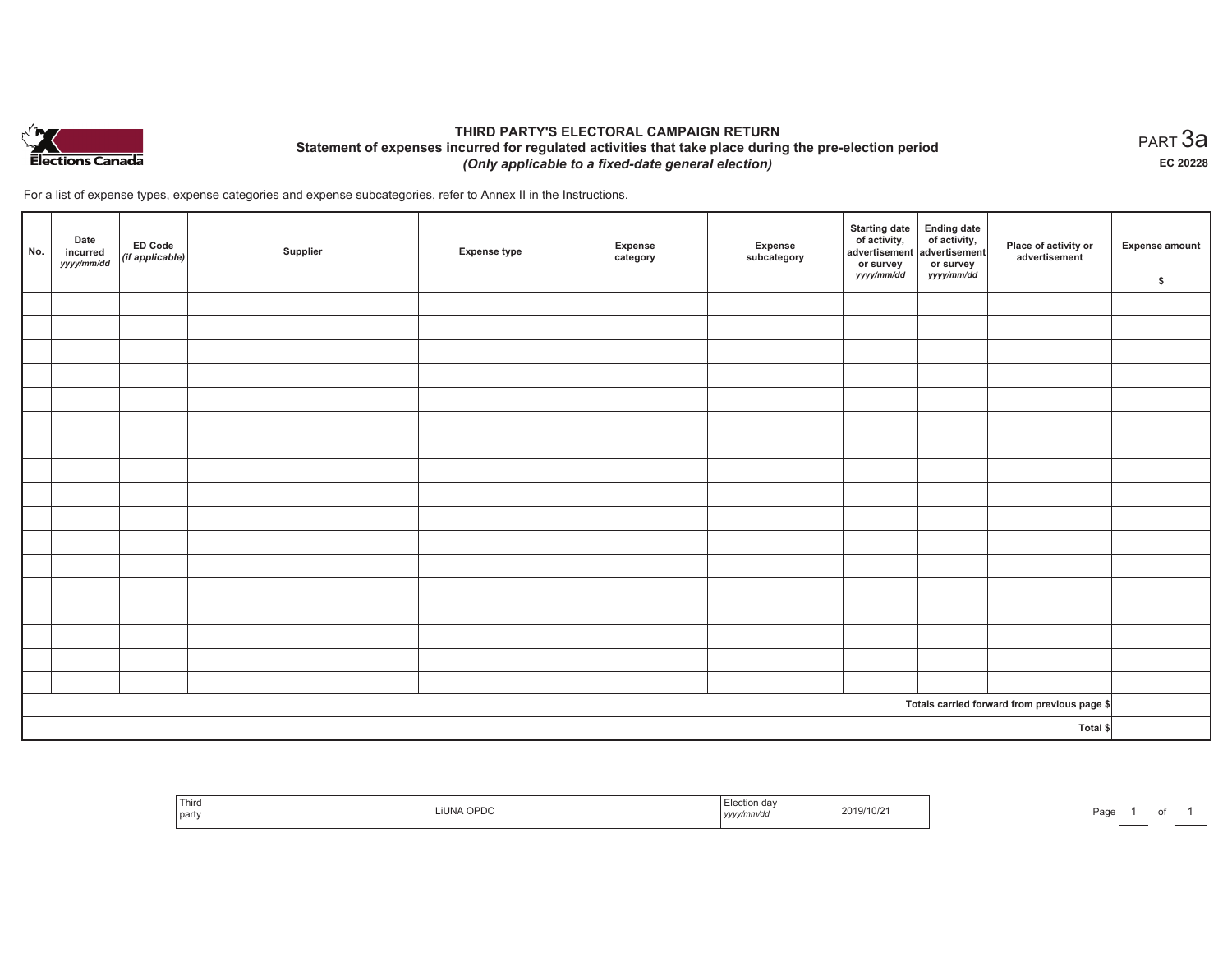

# **THIRD PARTY'S ELECTORAL CAMPAIGN RETURN Statement of expenses incurred for regulated activities that take place during the election period**<br>PART  $3\mathsf{b}$

**EC 20228**

For a list of expense types, expense categories and expense subcategories, refer to Annex II in the Instructions.

| No.          | Date<br>incurred<br>yyyy/mm/dd | ED Code<br>(if applicable) | Supplier               | <b>Expense type</b>         | Expense<br>category | <b>Expense</b><br>subcategory | <b>Starting date</b><br>of activity,<br>advertisement<br>or survey<br>yyyy/mm/dd | <b>Ending date</b><br>of activity,<br>advertisement<br>or survey<br>yyyy/mm/dd | Place of activity or<br>advertisement        | <b>Expense amount</b><br>\$ |
|--------------|--------------------------------|----------------------------|------------------------|-----------------------------|---------------------|-------------------------------|----------------------------------------------------------------------------------|--------------------------------------------------------------------------------|----------------------------------------------|-----------------------------|
|              | 2019/10/11                     | 35-035                     | Starmetroland Media    | Election Advertising        | Advertising         | Print Media                   | 2019/10/19                                                                       | 2019/10/19                                                                     | Hamilton Spectator                           | 8,117.92                    |
|              |                                | 35-036                     |                        |                             |                     |                               |                                                                                  |                                                                                |                                              |                             |
|              |                                | 35-037                     |                        |                             |                     |                               |                                                                                  |                                                                                |                                              |                             |
|              |                                | 35-038                     |                        |                             |                     |                               |                                                                                  |                                                                                |                                              |                             |
| 2            | 2019/10/21                     | 35-035                     | Play                   | <b>Election Advertising</b> | Advertising         | Design and Development        | 2019/10/19                                                                       | 2019/10/19                                                                     | Hamilton Spectator                           | 926.60                      |
|              |                                | 35-036                     |                        |                             |                     |                               |                                                                                  |                                                                                |                                              |                             |
|              |                                | 35-037                     |                        |                             |                     |                               |                                                                                  |                                                                                |                                              |                             |
|              |                                | 35-038                     |                        |                             |                     |                               |                                                                                  |                                                                                |                                              |                             |
| $\mathbf{3}$ | 2019/10/14                     | 35-035                     | LiUNA OPDC (Local 837) | Election Advertising        | Advertising         | Mail Out                      | 2019/10/07                                                                       | 2019/10/14                                                                     | Hamilton, Cambridge,                         | 3,755.50                    |
|              |                                | 35-036                     |                        |                             |                     |                               |                                                                                  |                                                                                | Niagara, Kitchener                           |                             |
|              |                                | 35-037                     |                        |                             |                     |                               |                                                                                  |                                                                                |                                              |                             |
|              |                                | 35-038                     |                        |                             |                     |                               |                                                                                  |                                                                                |                                              |                             |
|              |                                | 35-016                     |                        |                             |                     |                               |                                                                                  |                                                                                |                                              |                             |
|              |                                | 35-066                     |                        |                             |                     |                               |                                                                                  |                                                                                |                                              |                             |
|              |                                | 35-067                     |                        |                             |                     |                               |                                                                                  |                                                                                |                                              |                             |
|              |                                | 35-068                     |                        |                             |                     |                               |                                                                                  |                                                                                |                                              |                             |
|              |                                | 35-045                     |                        |                             |                     |                               |                                                                                  |                                                                                |                                              |                             |
|              |                                |                            |                        |                             |                     |                               |                                                                                  |                                                                                | Totals carried forward from previous page \$ |                             |
|              |                                |                            |                        |                             |                     |                               |                                                                                  |                                                                                | Total \$                                     | 12,800.02                   |

| .lectior<br>da<br>019/10/2<br>$-11.18 +$<br>$\cap$<br>$\overline{\phantom{a}}$<br><i>v/mm/du</i><br>,,,,, |  |
|-----------------------------------------------------------------------------------------------------------|--|
|-----------------------------------------------------------------------------------------------------------|--|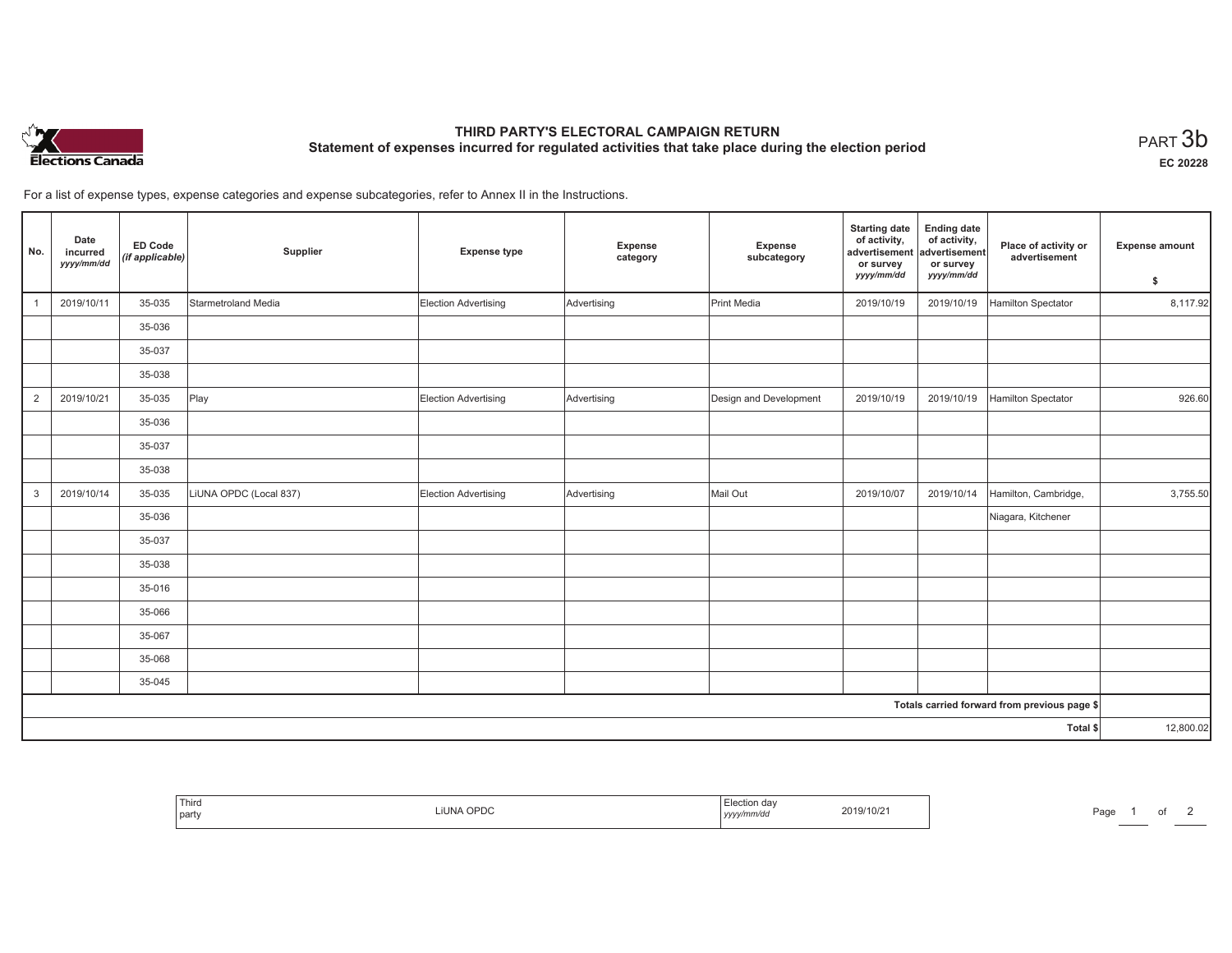

# **THIRD PARTY'S ELECTORAL CAMPAIGN RETURN Statement of expenses incurred for regulated activities that take place during the election period**<br>PART  $3\mathsf{b}$

**EC 20228**

Page 2 of 2

For a list of expense types, expense categories and expense subcategories, refer to Annex II in the Instructions.

| No.            | Date<br>incurred<br>yyyy/mm/dd | <b>ED Code</b><br>$\left \left(\textit{if applicable}\right)\right $ | Supplier               | <b>Expense type</b> | Expense<br>category | Expense<br>subcategory | <b>Starting date</b><br>of activity,<br>advertisement<br>or survey<br>yyyy/mm/dd | Ending date<br>  of activity,<br>advertisement<br>or survey<br>yyyy/mm/dd | Place of activity or<br>advertisement        | <b>Expense amount</b><br>\$ |
|----------------|--------------------------------|----------------------------------------------------------------------|------------------------|---------------------|---------------------|------------------------|----------------------------------------------------------------------------------|---------------------------------------------------------------------------|----------------------------------------------|-----------------------------|
| $\overline{4}$ | 2019/10/18                     |                                                                      | LiUNA OPDC (Local 493) | Partisan Activity   | Social Media        | Social Media Design    | 2019/10/18                                                                       | 2019/10/21                                                                | Facebook                                     | 63.25                       |
|                |                                |                                                                      |                        |                     |                     |                        |                                                                                  |                                                                           |                                              |                             |
|                |                                |                                                                      |                        |                     |                     |                        |                                                                                  |                                                                           |                                              |                             |
|                |                                |                                                                      |                        |                     |                     |                        |                                                                                  |                                                                           |                                              |                             |
|                |                                |                                                                      |                        |                     |                     |                        |                                                                                  |                                                                           |                                              |                             |
|                |                                |                                                                      |                        |                     |                     |                        |                                                                                  |                                                                           |                                              |                             |
|                |                                |                                                                      |                        |                     |                     |                        |                                                                                  |                                                                           |                                              |                             |
|                |                                |                                                                      |                        |                     |                     |                        |                                                                                  |                                                                           |                                              |                             |
|                |                                |                                                                      |                        |                     |                     |                        |                                                                                  |                                                                           |                                              |                             |
|                |                                |                                                                      |                        |                     |                     |                        |                                                                                  |                                                                           |                                              |                             |
|                |                                |                                                                      |                        |                     |                     |                        |                                                                                  |                                                                           |                                              |                             |
|                |                                |                                                                      |                        |                     |                     |                        |                                                                                  |                                                                           |                                              |                             |
|                |                                |                                                                      |                        |                     |                     |                        |                                                                                  |                                                                           |                                              |                             |
|                |                                |                                                                      |                        |                     |                     |                        |                                                                                  |                                                                           |                                              |                             |
|                |                                |                                                                      |                        |                     |                     |                        |                                                                                  |                                                                           |                                              |                             |
|                |                                |                                                                      |                        |                     |                     |                        |                                                                                  |                                                                           |                                              |                             |
|                |                                |                                                                      |                        |                     |                     |                        |                                                                                  |                                                                           |                                              |                             |
|                |                                |                                                                      |                        |                     |                     |                        |                                                                                  |                                                                           | Totals carried forward from previous page \$ | 12,800.02                   |
|                |                                |                                                                      |                        |                     |                     |                        |                                                                                  |                                                                           | Total \$                                     | 12,863.27                   |

| Election<br>udv<br>2019/10/2<br>$\overline{\phantom{a}}$<br>^nne<br>— I JI<br>y/mmvuc<br>  УУУУ | Third<br>party |  |
|-------------------------------------------------------------------------------------------------|----------------|--|
|-------------------------------------------------------------------------------------------------|----------------|--|